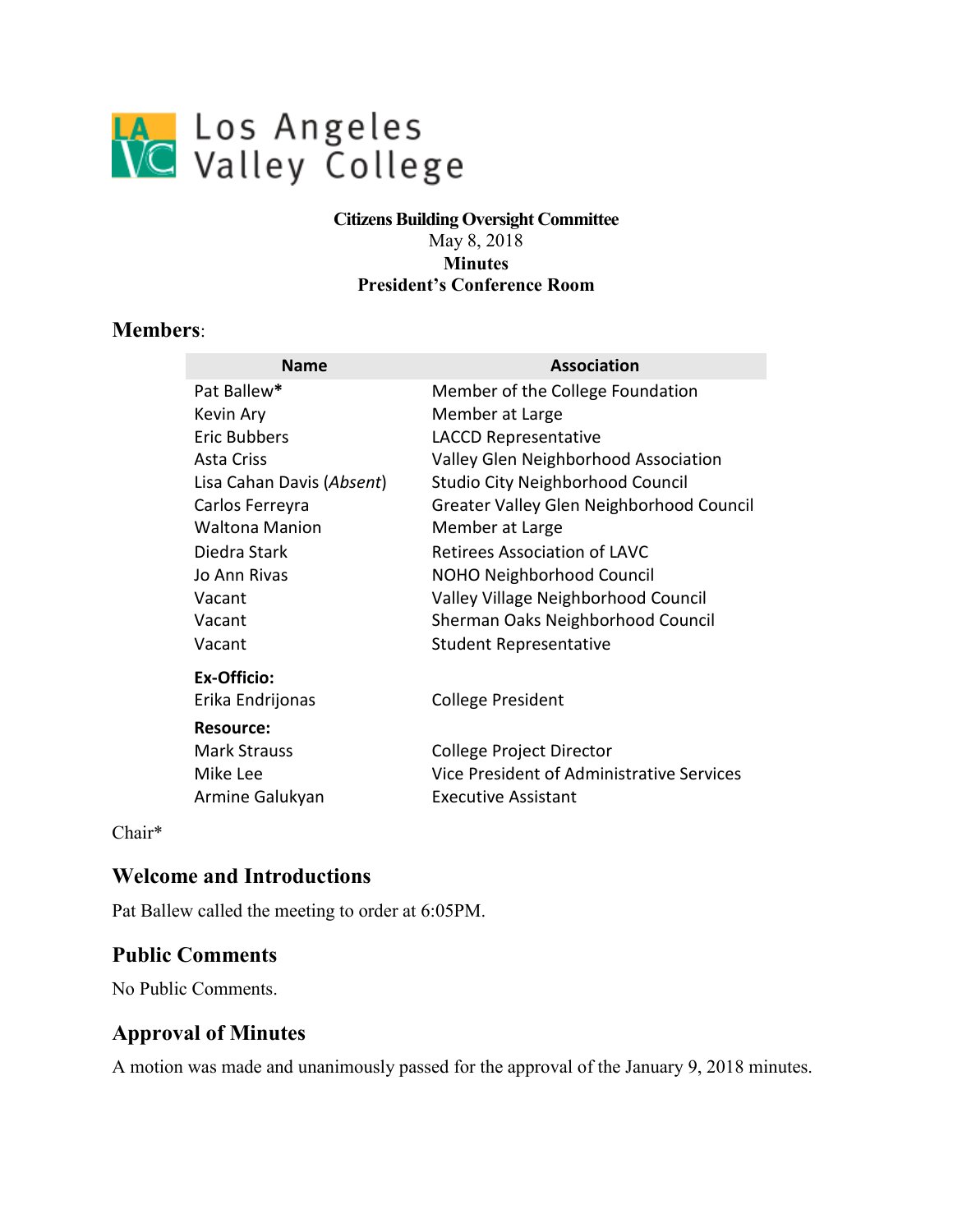# **Chairperson's Report- Pat Ballew**

- Pat Ballew made an announcement about Councilmember Krekorian's informative town hall meeting on homelessness. They offered good perspectives and discussed their protocols regarding handling complaints.
- Ballew attended the Arbor Day event at Los Angeles Valley College ("LAVC") on April 26, 2018, in the Student Union Plaza. The college planted four trees on that day and had various activities planned. The event had a good turnout.
- • The Los Angeles Valley College Foundation scheduled its first ever wine tasting fundraiser on February 23, 2018 at the home of college patron Waltona Manion. A lot of information was shared about the Steinway Piano Campaign at LAVC.
- to remain on the committee as a representative of the community. • Ballew announced that the committee is still missing some people and representatives; many attempts have been made to councils, but none have responded. Carlos Ferreyra has resigned from the Greater Valley Glen Neighborhood Council and would like to continue
- Ballew announced that this meeting would be her last meeting as the chairperson because she will be assuming the LAVC Foundation presidency. Serving as the chairperson has been one of the most informative and learning situation.

# **Update on District Citizen's Oversight Committee- Eric Bubbers**

Eric Bubbers reported on multiple documents shared at DCOC meetings and advised everyone to visit the website at [buildlaccd.org](http://www.buildlaccd.org/) for detail information and reports.

- [KPMG Fiscal Audit Report-](http://www.build-laccd.org/oversight/reviews-and-audits) the document includes statements of expenditures.
- [Performance Audit Report](http://az776130.vo.msecnd.net/media/docs/default-source/dcoc/reviews-and-audits/performance-audits/proposition-a-aa-and-measure-j-performance-audit-fiscal-year-ended-june-30-2017.pdf?sfvrsn=0) (Proposition A/AA & Measure J) report for the fiscal the financial audit. This audit oversees the processes, standards, and procedures year ending June 2017. The scope of this work is significantly different compared to program managers use.
	- o There are several observations: high, medium and low priority.
	- o The summary states that there were no significant deficiencies identified, but there are opportunities for improvement regarding timely payment to vendors, close out project process, etc.
	- o Mark Strauss shared that LAVC doesn't have any clos out projects that are currently outstanding.
	- o Risk registers are used and not always completed.
- [Building Program Monthly Progress Report-](http://az776130.vo.msecnd.net/media/docs/default-source/Dashboard/mar-2018-dashboard.pdf?sfvrsn=0) summarized the status of various projects at various campuses. As of March 30<sup>th</sup>, the Valley Academic and Cultural Center is 29% complete. The estimated completion date is January 2020.
- process revolving around their management contracts. • Bubbers reported that there are a lot of outstanding issues on defining the overall management structure. Strauss provided a brief rational behind this issue and the bid
	- o Dr. Endrijonas mentioned that the presidents have been arguing about the continuity of the current college project directors. The problem with the model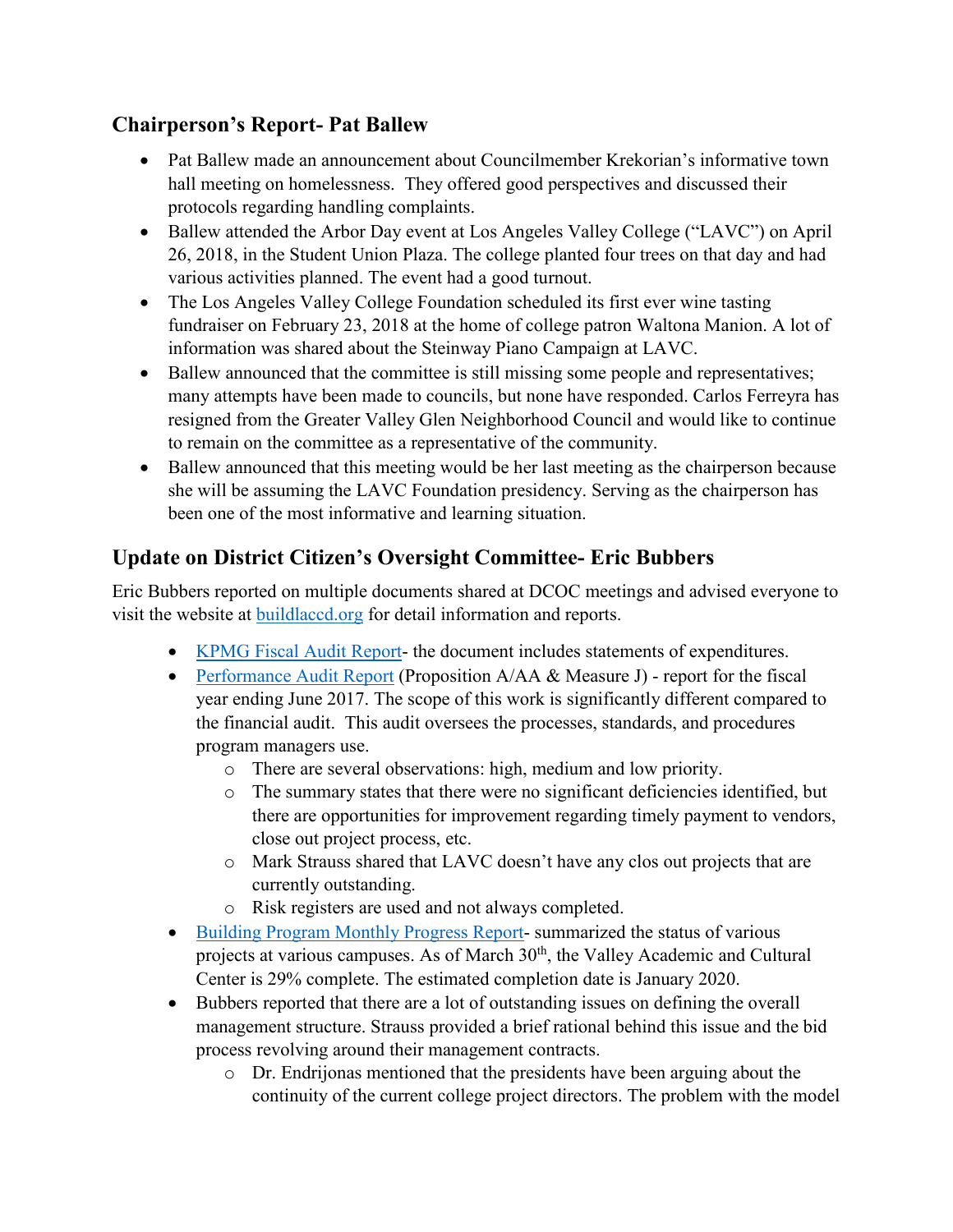is that it has the potential of wiping out everybody we have. If you want from the ground up. projects out the door, you can't wipe the teams that have been working on it

# **Building Construction Update- Mark Strauss**

Mark Strauss reported on the following projects:

- **Valley Academic and Cultural Center ("VACC") Project** 
	- o Strauss showed a PowerPoint of VACC with visuals of the construction in progress.
	- o The building will include four theaters:
		- $Screening$
		- BlackBox
		- Main Theater (440 seats)
		- $\blacksquare$  Horseshoe Theater (100 seats)

### • **ADA Project**

o The ADA project is still in the bidding process. This project will pick up most of what needs to be ADA compliant on our campus.

## • **Measure CC**

- o This bond allows the colleges to build new facilities and there is money set aside for districtwide initiatives.
- o There is about \$1 billion set aside for districtwide projects.
	- Expect to have the same level of security at all nine colleges. There is currently talk about having smart cameras and voice over IP phones in classrooms to be able to make announcements in classrooms.
	- Bring all classrooms up to baseline standards with audio visual.
	- The district has spent money and taken measures for security.
	- By March 2019, all classrooms will need to be able to lock from the inside in case of an active shooter.
- o The process of taking down the bungalows near Burbank Blvd will begin in June 2018. Fencing will go up, the bungalows will be taken down, and the area will be abated to become an open landscape and storm water retention space.
	- of coyotes on our campus. ■ Dr. Endrijonas reported that LAVC is down to 40 feral cats. Birth control has been added to their food, but lately, there has also been ton
- o As a bond concept, \$3.3 billion dollar bond, every college was asked to provide a priority list. The BOT is trying to reduce as much square footage as possible due to low enrollment and maintenance fees. The goal is to "right size".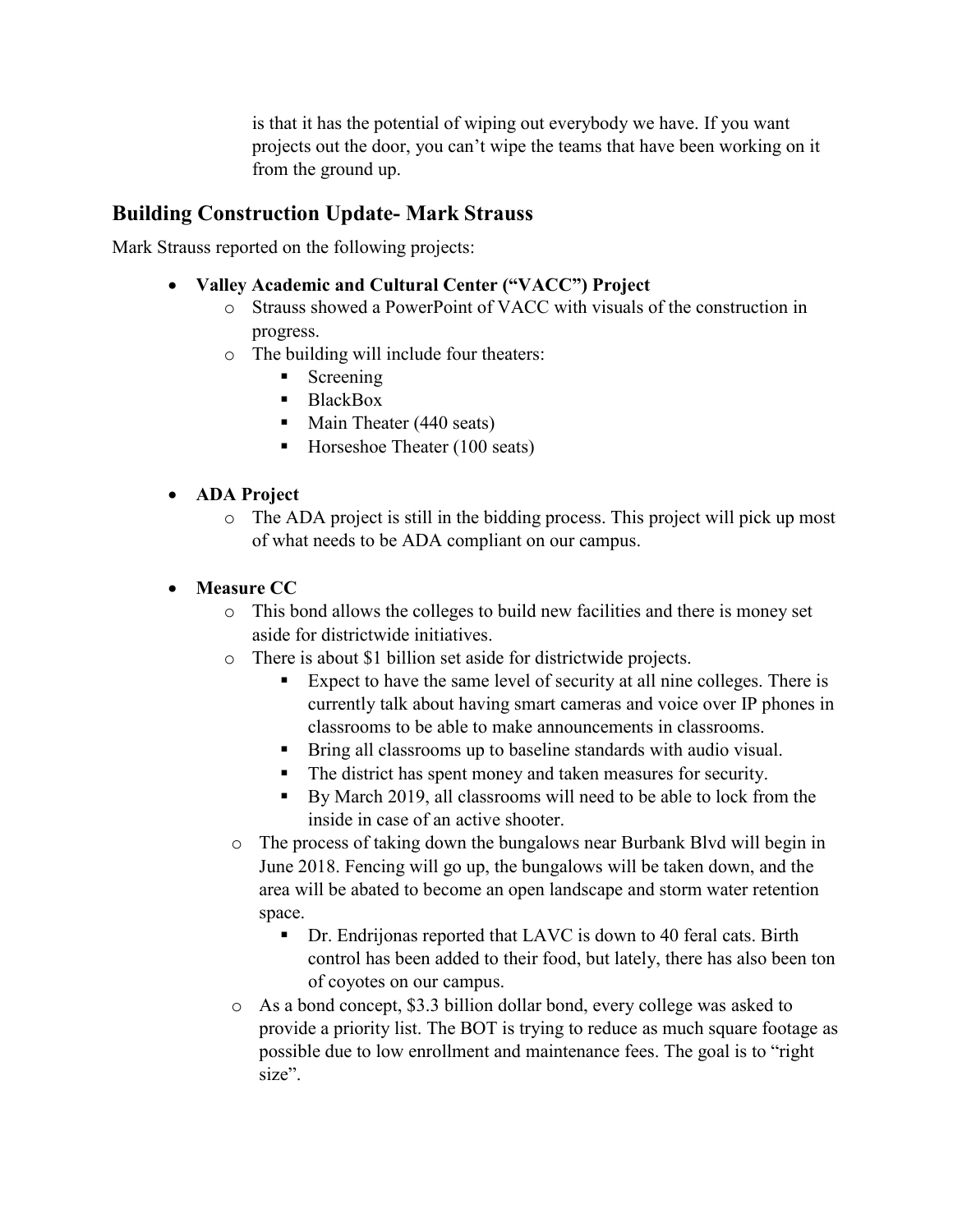- Initially, the Campus Center basement and first floor were going to be remodeled, but after the building received a Facilities Index Code score of 52, which means that it would cost more to fix than to demolish and build a brand new building.
- Originally, there was a plan to take down multiple one story buildings and create two academic complex buildings. The plan now is to merge a lot of the departments and build one large academic complex building that is approximately 150,000 square feet. This keeps LAVC on track with its master plan.
- o The Theater Arts building is estimated to be demolished in late 2020 after the VACC is complete.
	- it. A plan was submitted almost a year ago and a final plan will need to be Dr. Endrijonas mentioned that another academic building might go where the Theater Arts building is; still in the process of getting state funding for submitted, but we won't find out if we will get the funding until 2020.

# **President's Report**

- LAVC was slated to get \$18 million back from reserves from Proposition A/AA and Measure J. • Dr. Endrijonas reported that the planetarium is in the top five of the priority list.
	- o The original \$5 million planetarium project became a \$12 million dollar project due to inflation costs.
	- o From the \$18 million, close to half went to the contingency fund for the FMPOC meeting, an argument was made to the Board of Trustees ("BOT") the okay to sign off on change orders. The delay of not signing the change orders put the project behind and it won't be done until spring of 2020. VACC. LAVC needs to maintain a 10 percent contingency. At the March that the building needs the change orders to be signed. The BOT gave LAVC
	- a \$12 million project for a building that sits next to the planetarium and o The college only has so much money left over from the reserve, which isn't sufficient enough for the \$12 million cost. In addition, the BOT won't agree to doesn't produce a lot FTEs.
	- vibration on top of a building. Falk is aware that the decision they made o Dr. Endrijonas and Mark Strauss met with David Falk and Earth Sciences Department. Dr. Endrijonas and Strauss proposed the idea of putting the planetarium on top of the new building and the department said absolutely not. Falk said that they want the original building and they don't want causes a delay.

## **Items from the Floor**

 Endrijonas thanked Pat Ballew for serving for three years. • Pat Ballew shared her gratitude and thanked everyone in the committee. Dr.